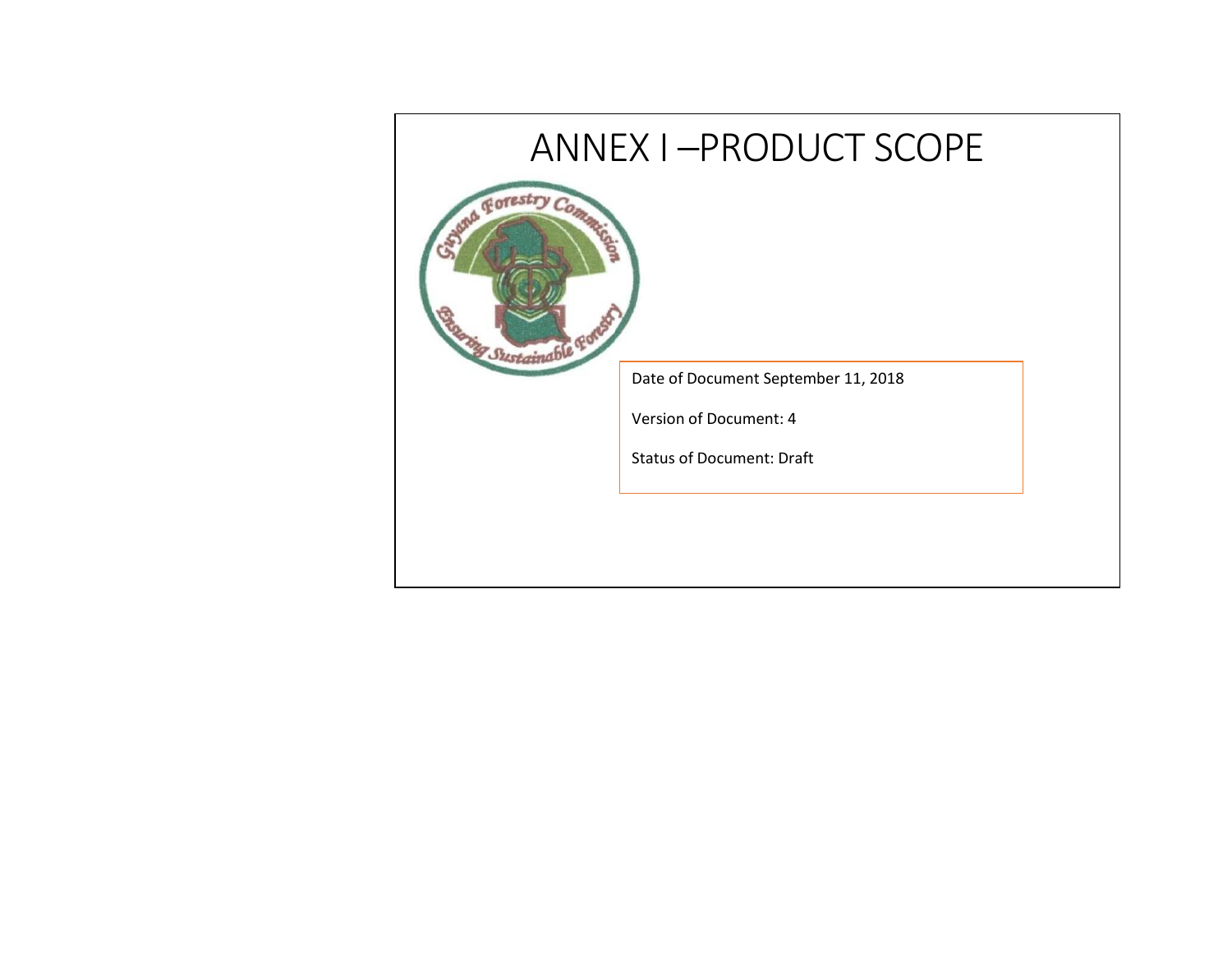## **ANNEX I**

## **PRODUCT COVERAGE: THE HARMONISED COMMODITY CODES FOR TIMBER AND TIMBER PRODUCTS COVERED UNDER THE FLEGT LICENSING SCHEME**

The list in this Annex refers to the Harmonised Commodity Description and Coding System established by the International Convention on the Harmonized Commodity Description and Coding System of the World Customs Union.

| <b>HS Codes</b> | <b>Description</b>                                                                                                                                                                                                                                                                                   |
|-----------------|------------------------------------------------------------------------------------------------------------------------------------------------------------------------------------------------------------------------------------------------------------------------------------------------------|
|                 |                                                                                                                                                                                                                                                                                                      |
| 4403            | Wood in the rough, whether or not stripped of bark or sapwood, or roughly squared.                                                                                                                                                                                                                   |
| 4404            | Hoopwood; split poles; piles, pickets and stakes of wood, pointed<br>but not sawn lengthwise; wooden sticks, roughly trimmed but not turned, bent or otherwise worked, suitable<br>for the manufacture of walking-sticks, umbrellas, tool handles or the like; chipwood and the like.                |
| 4406            | Railway or tramway sleepers (cross-ties) of wood.                                                                                                                                                                                                                                                    |
| 4407            | Wood sawn or chipped lengthwise, sliced or peeled, whether or not planed, sanded or end-jointed, of a thickness<br>exceeding 6 mm.                                                                                                                                                                   |
| Ex. 4408        | Sheets for veneering (including those obtained by slicing laminated wood), for plywood or for similar laminated<br>wood and other wood, sawn lengthwise, sliced or peeled, whether or not planed, sanded, spliced or end-jointed,<br>of a thickness not exceeding 6 mm (not from bamboo nor rattan). |